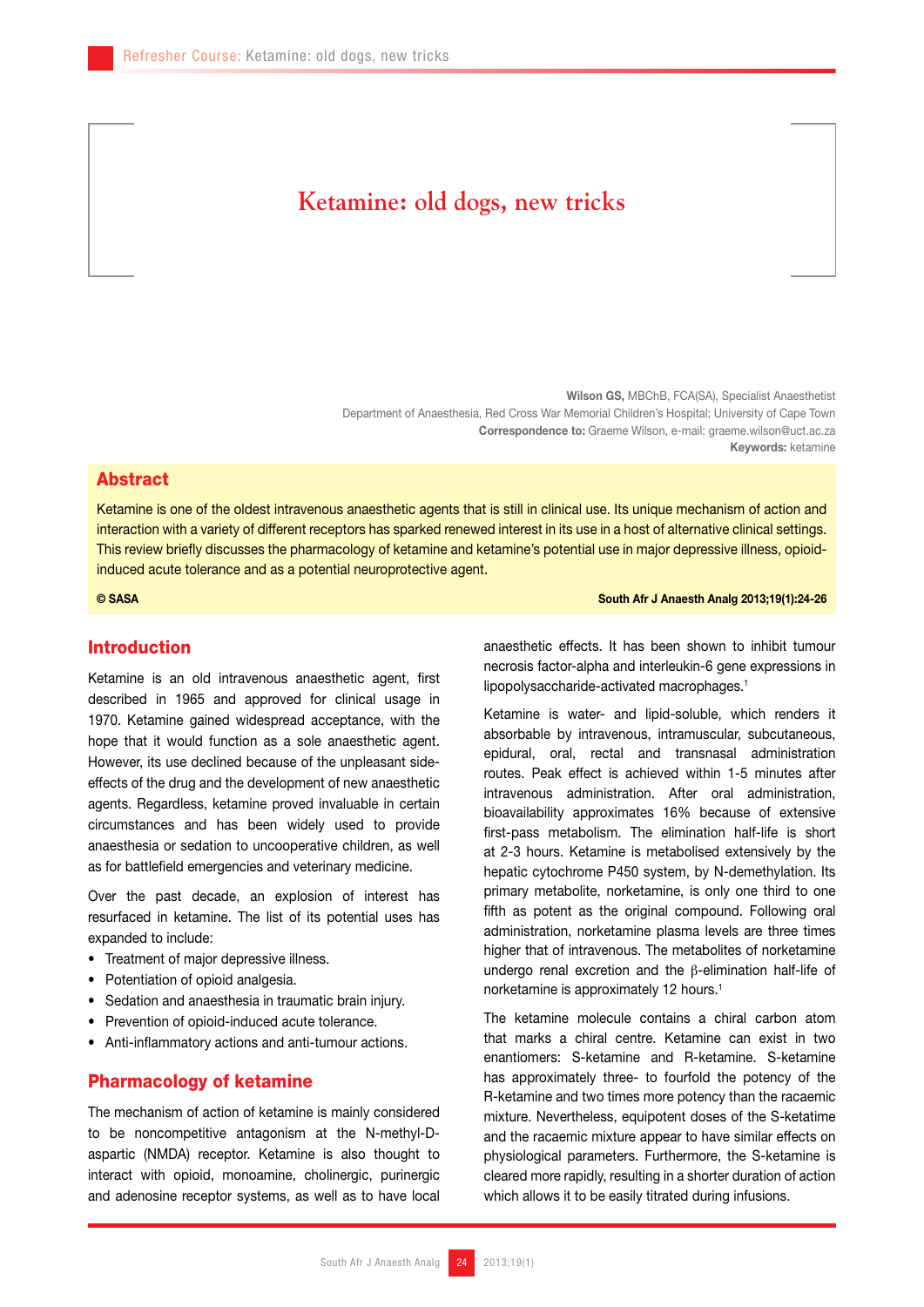#### Ketamine in major depressive illness

There are limits to the therapeutic efficacy of current antidepressant agents that enhance serotonin, noradrenaline or dopamine neural functioning in the treatment of depression.

The observation of a rapid antidepressant effect by ketamine has focused attention on glutamate pathway dysfunction as a novel pathophysiology of depression. Berman et al were the first to report a rapid antidepressant response to ketamine in nine clinically depressed patients in a randomised, saline-controlled crossover design. Ketaminerelated mood improvement was robust and peaked within 72 hours following a single, low-dose infusion (0.5 mg/ kg over 40 minutes). Other randomised controlled studies have subsequently replicated Berman's findings.<sup>2</sup> The antidepressant effect of ketamine, and possible synergistic effects when given with electroconvulsive therapy (ECT), has renewed interest in its use during ECT. However, ketamine may offer additional benefits during ECT. Intense seizure activity at this time may result in cognitive deficits and the mechanism that underlies this is thought to be because of NMDA-mediated excitotoxic neuronal damage. Ketamine is thought to exhibit a degree of neuroprotection via effects on the NMDA receptor. Preliminary evidence from clinical reports of ketamine anaesthesia for ECT seems to confirm this.<sup>3</sup> It has also been suggested that ketamine administered during ECT may prevent excessive long-term potentiation induction and preserve memory function during ECT.4 There are numerous theoretical reasons, as well as preliminary results, to suggest that the use of ketamine in ECT anaesthesia may be advantageous in terms of cognitive and antidepressant outcomes. Its role as an anaesthetic agent in ECT certainly deserves more study.

#### Ketamine in neuroprotection

Early reports suggested that ketamine anaesthesia resulted in increases in cerebral oxygen consumption, cerebral blood flow and intracranial pressure. Ketamine was subsequently considered to be contraindicated in patients with raised intracranial pressure, as well as those with traumatic brain injury.5,6 However, advances in the knowledge of ketamine's pharmacology warrant a re-evaluation of this verdict. The cerebral haemodynamic and metabolic effects of ketamine depend on study setting, the use of controlled ventilation, and other drugs and anaesthetic agents that are used. Ketamine has been used safely under appropriate conditions in patients with intracranial pathology.7 Ketamine's interaction with regional cerebral haemodynamics and metabolism is complex. Mayberg et al showed that when ketamine was administered as a 1 mg/kg bolus to neurosurgical patients during isoflurane anaesthesia, it reduced intracranial pressure and middle cerebral artery flow velocity, but did not affect mean arterial blood pressure.<sup>8</sup>

Albanese et al demonstrated that administration of ketamine and propofol to head-injured patients with increased intracranial pressure reduced intracranial pressure, but had no effect on cerebral artery flow velocity or mean arterial blood pressure. There is also evidence to show that ketamine has the ability to preserve cerebral vascular autoregulation.9 Ketamine's stimulation of the cardiovascular system may prevent hypotension and thus maintain the cerebral perfusion pressure, which together with its other advantages over opiate-based sedation, could make the drug a first choice in sedative regimens for patients with brain insults.<sup>7</sup> Renewed interest in ketamine as a neuroprotectant has been supported by animal studies that have reported neuroprotective effects. When used before, during, or after, induction of various brain insults, ketamine protected against hypoxic, ischaemic, mechanical and chemical neuronal damage.<sup>10</sup> When used at low doses in post-injury cultured neurons, neuroprotective effects were found and the observed decrease in necrosis related to a reduction in glutamate neurotoxicity caused by NMDAreceptor blockade by ketamine.<sup>11</sup> Unfortunately, virtually no clinical trial data are available and it is impossible to extrapolate the available animal data to human brain injury.

However, other evidence suggests that NMDA-receptor antagonists produce neurotoxicity under certain conditions. Complete inhibition of normal NMDA-receptor activity reduces brain cell survival and worsens the physiological outcome in rats as NMDA-mediated signal transduction is required to express neurotrophins and other survivalpromoting brain proteins.12 It is also known that large doses of NMDA-receptor antagonists cause apoptosis and cognitive impairment in the developing rat brain. Furthermore, ketamine produces acute vacuolar changes in adult rat brain cells. The co-administration of ketamine and the NMDA antagonist, nitrous oxide, further enhanced vacuole formation, whereas pretreatment with a γ-aminobutyric acid (GABA) agonist prevented these adverse effects.13 In vitro studies showed cell death in neurons cultured from the rat forebrain after prolonged exposure to ketamine at high concentrations, but apoptosis did not occur at lower concentrations (such as those used clinically). This suggests that neurotoxicity produced by NMDA antagonists is doserelated. Whether the NMDA antagonist that induced the neurodegeneration observed in rats also occurs in humans is unknown. The doses and duration of the administration of ketamine-implicated neurotoxicity in experimental animals do not correlate with, and frequently greatly exceed, those used to produce sedation or anaesthesia in patients. Thus, the potential clinical relevance of the data obtained with regard to rats remains to be clarified.13